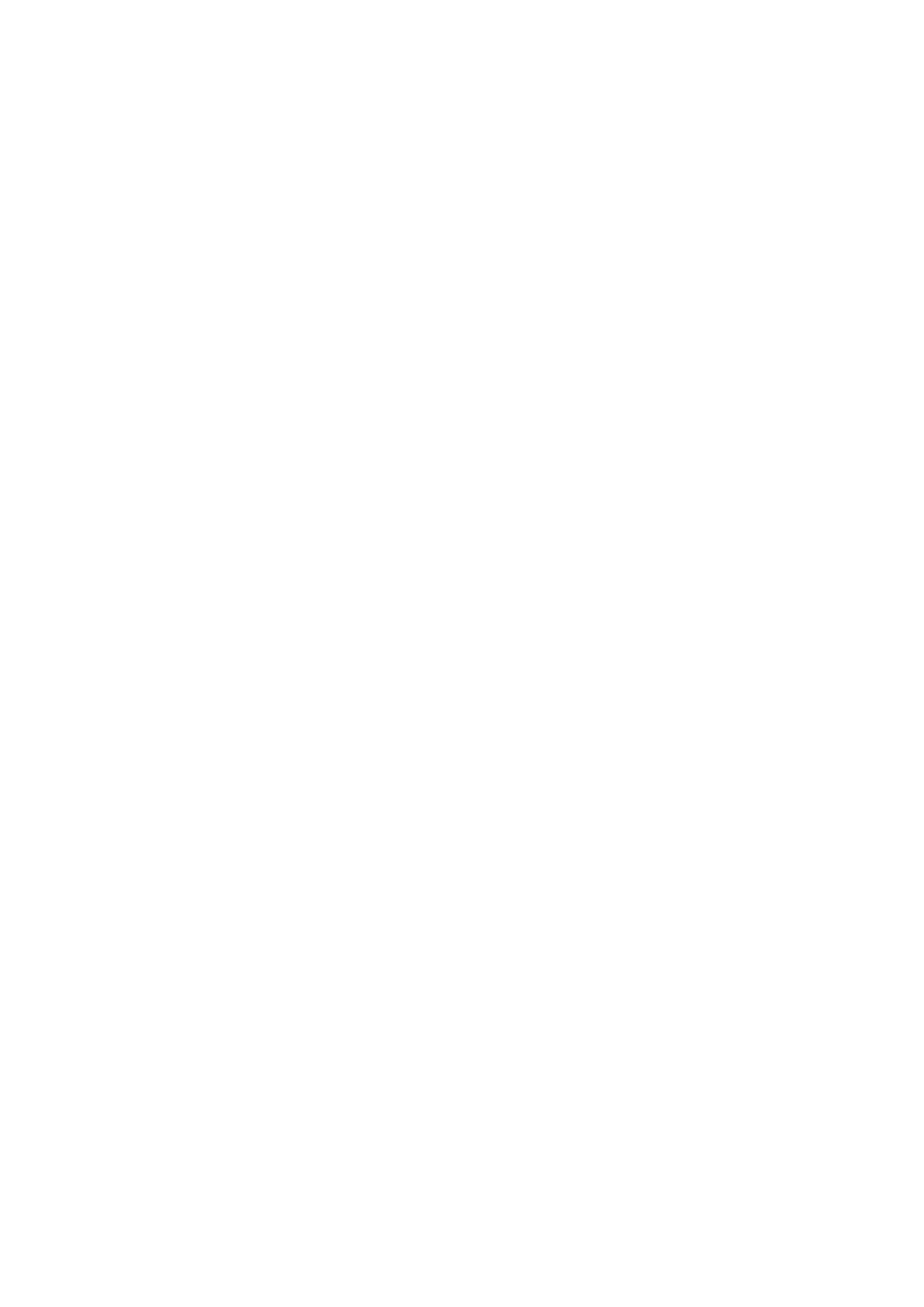### *A demon waiting to die...*

An outcast reviled for his discolored skin and rumors of black magic, Keirlan de Corizi sees no hope for redemption. Imprisoned beneath the palace that was once his home, the legendary 'Blue Demon of Adalucien' waits for death to finally free him of his curse. But salvation comes in an unexpected guise.

### *A woman determined to save him.*

Able to cross space and time with a wave of her hand, Tarquin Secker has spent eternity on a hopeless quest. Drawn by a compulsion she can't explain, she risks her apparent immortality to save Keir, and offers him sanctuary on her home-world, Lyagnius. But Quin has secrets of her own.

When Keir mistakenly unleashes the dormant alien powers within him and earns exile from Lyagnius, Quin chooses to stand by him. Can he master his newfound abilities in time to save Quin from the darkness that seeks to possess her?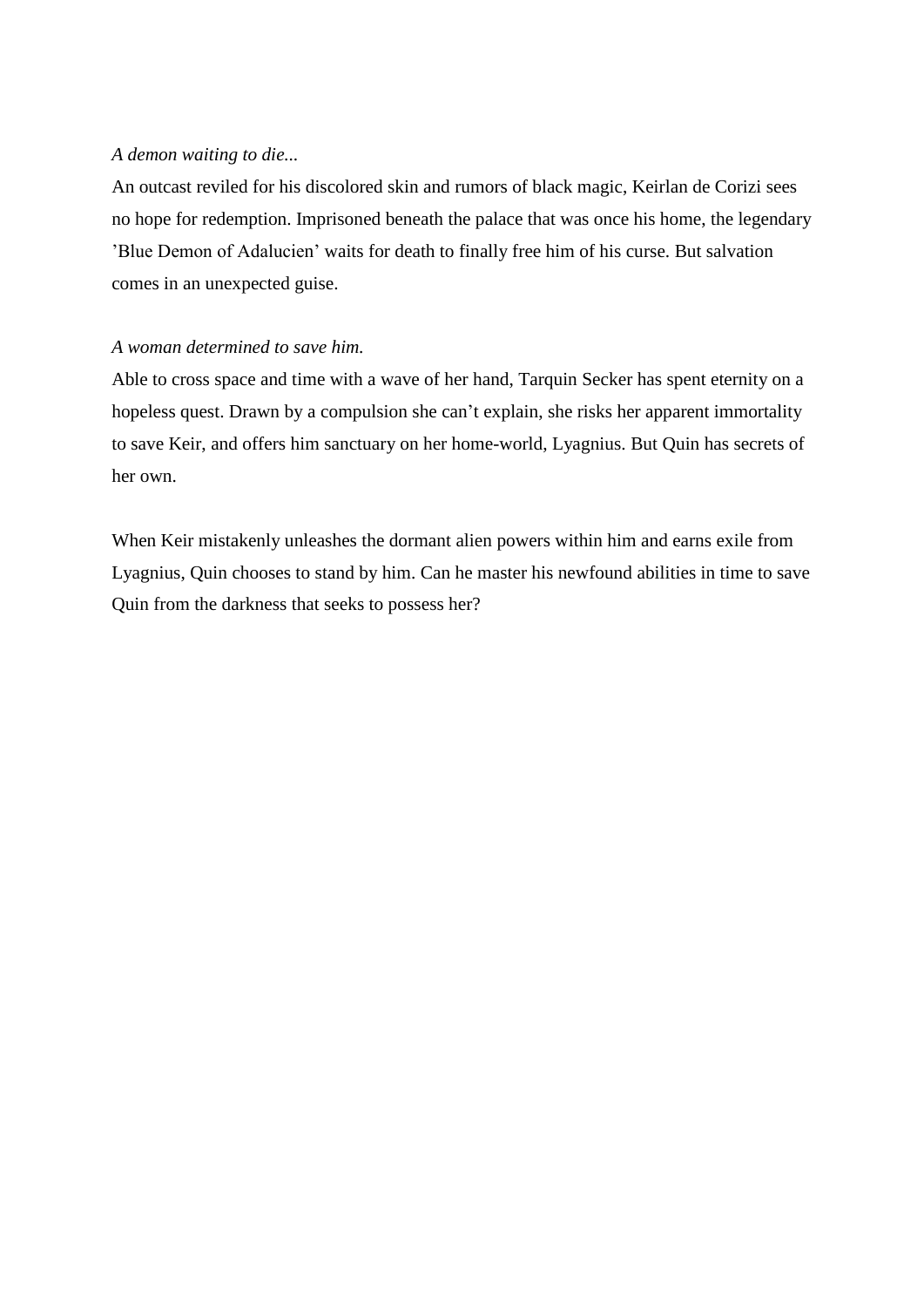# Keir

Book One of Redemption

By Pippa Jay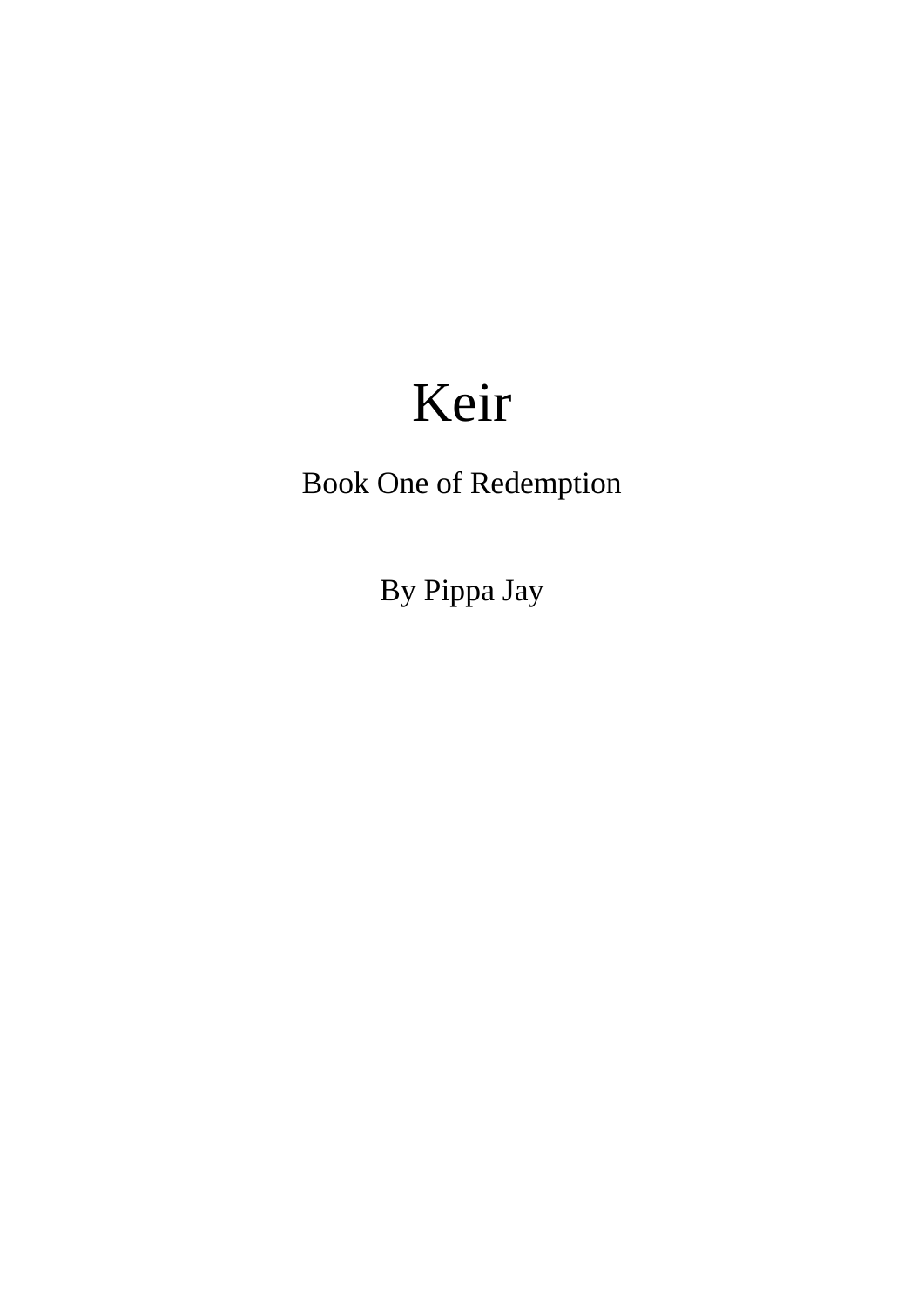## Keir

Pippa Jay

Published by Pippa Jay Copyright © 2015, Pippa Jay Previously published by Lyrical Press Inc., May 7th, 2012 Edited by [Danielle Fine](http://www.daniellefine.com/) Cover Art by [Danielle Fine](http://www.daniellefine.com/)

This is a work of fiction. Names, characters, places, and incidents are products of the author's imagination or are used fictitiously and are not to be construed as real. Any resemblance to actual events, locales, organizations, or persons, living or dead, is entirely coincidental. All rights reserved. No part of this book may be used or reproduced electronically or in print without written permission, except in the case of brief quotations embodied in reviews.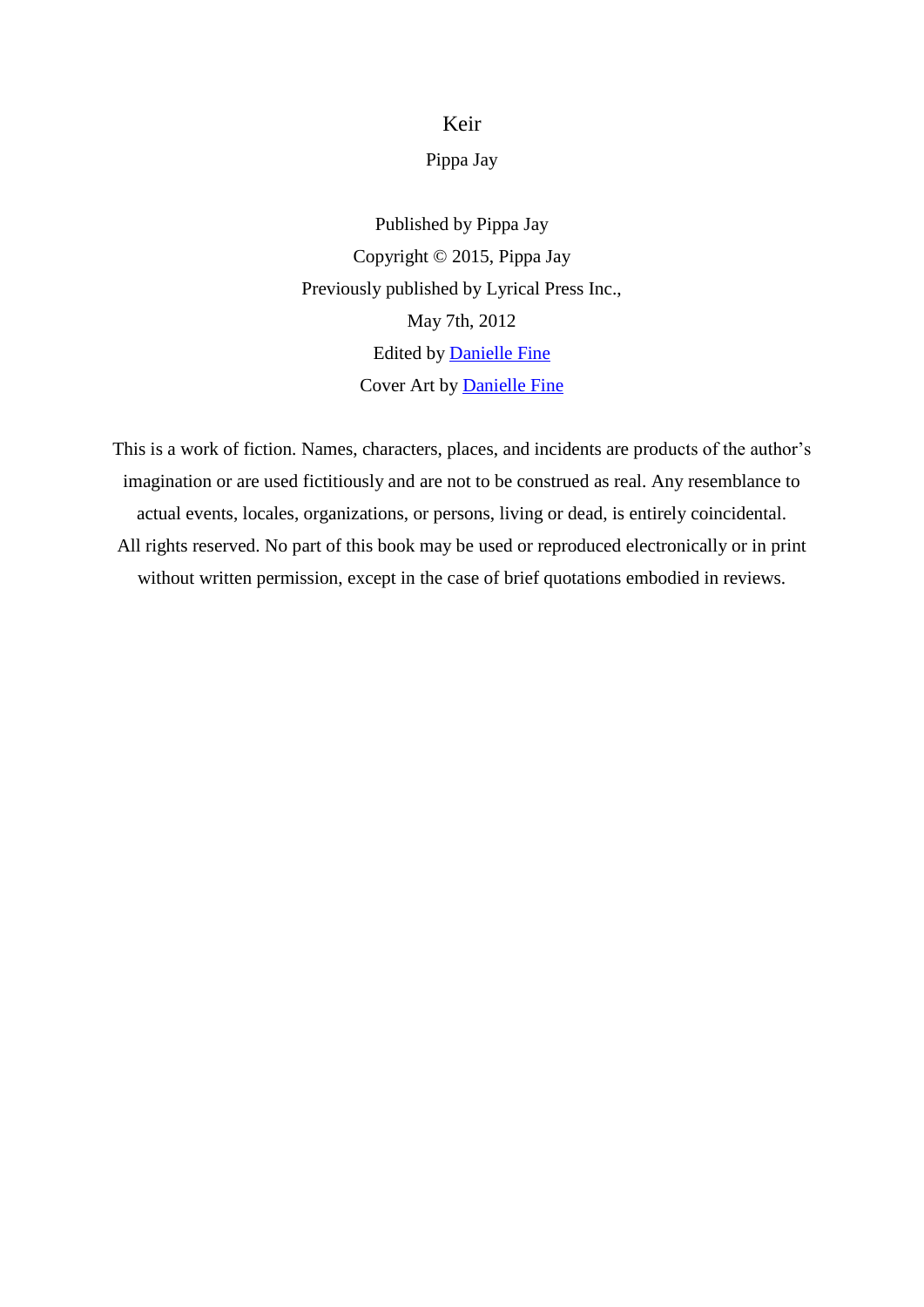# Acknowledgements

With thanks to:

My family—especially my husband—for not only putting up with the insanity, the constant scribbling, and the hours spent hogging the computer, but for picking me up each time I fell down.

My friends, for their endless support and encouragement, without which I could never have made it this far.

The Rasmus, for the music that inspired me.

To the SFR Brigade, without which I'd never have discovered that science fiction romance was an actual thing.

But most of all to my editor, cover designer, and all round superheroine Dani Fine. I really couldn't have done it without her, and without her support, encouragement, and steadfast refusal to give up on me.

# Dedication

In memory of those I have loved and lost.

Sign up for my newsletter to get sneak peeks at new cover art, the latest releases and news, giveaways and special offer.

<http://eepurl.com/IKX7b>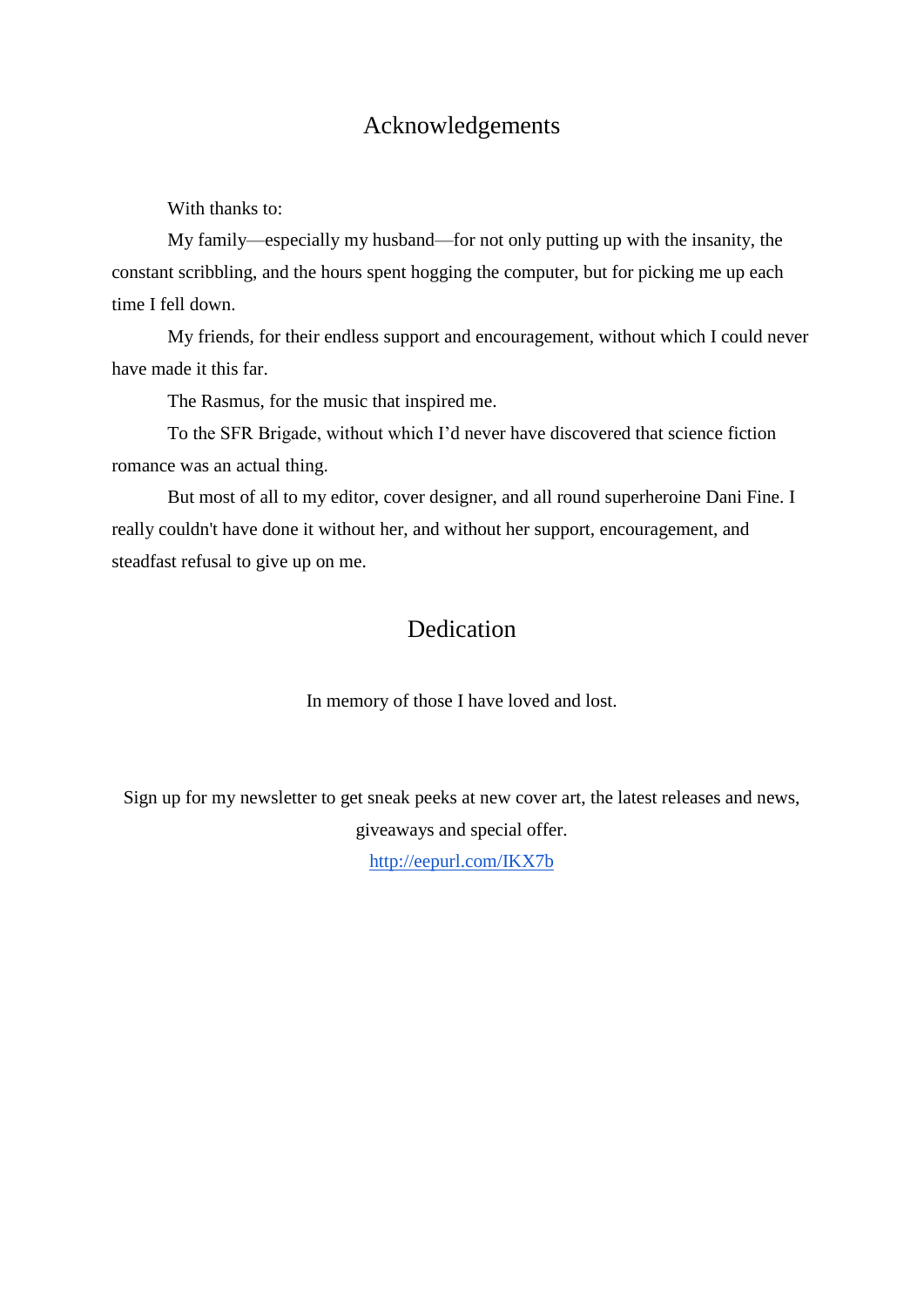# Table of Contents

<span id="page-6-0"></span>[Chapter 1](#page-7-0)

Chapter 2

Chapter 3

Chapter 4

Chapter 5

Chapter 6

Chapter 7

Chapter 8

Chapter 9 Chapter 10

Chapter 11

Chapter 12

Chapter 13

Chapter 14

Chapter 15

Chapter 16

About the Author

Connect with her online

Other works by Pippa Jay

Sneak Peek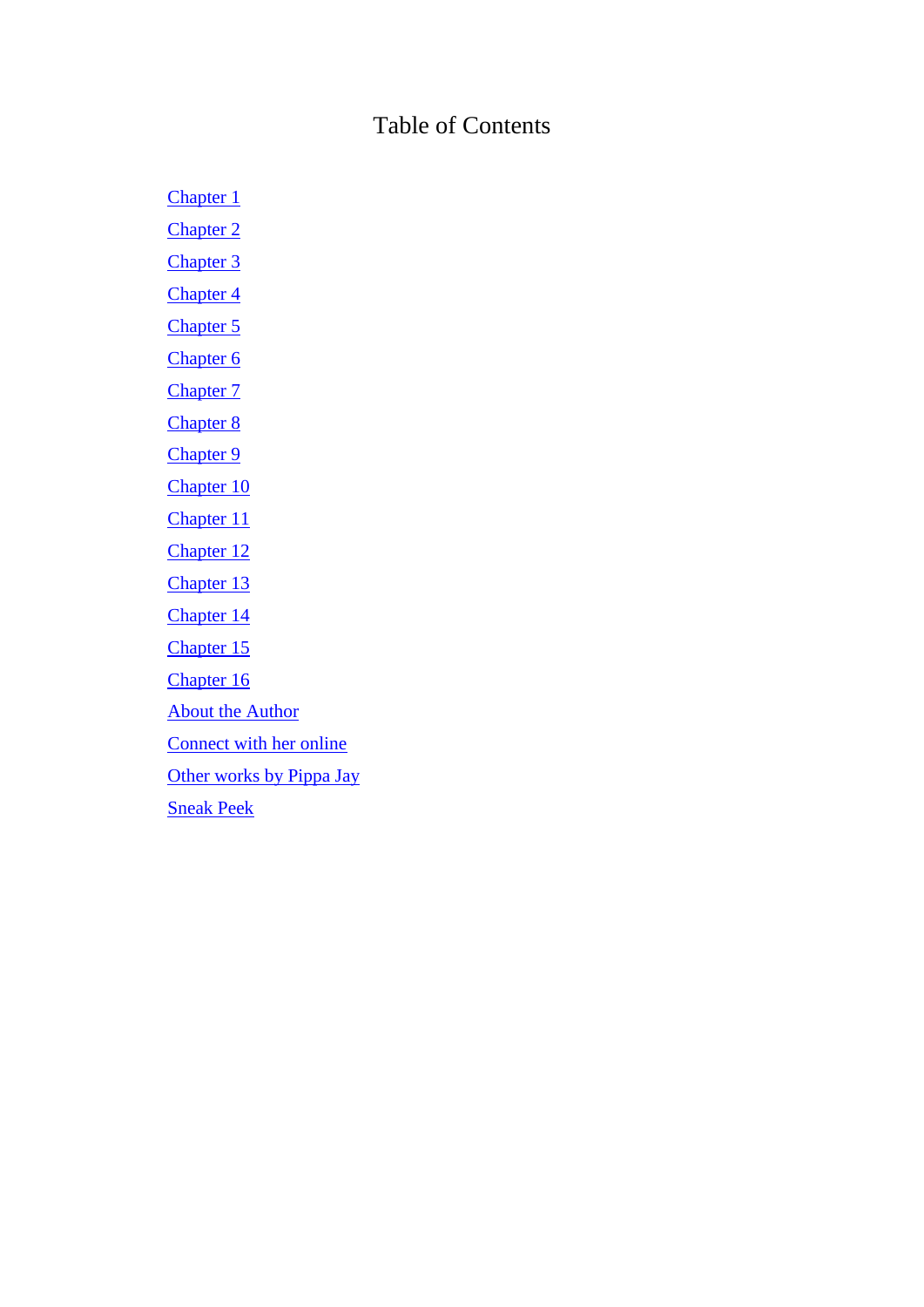## [Chapter 1](#page-6-0)

<span id="page-7-0"></span>In the darkness and the silence, Keir sat with teeth gritted from the pain racking his body. He tried to shut out the pulsing ache in his head where his hair lay matted with blood. Each shallow breath he dared to take burned his raw throat and sent fresh agony spearing into his chest from ribs bruised if not broken. The cell's damp had seeped through his rags and into his skin until he throbbed with the cold. He clenched his fists against the tremors shaking him and wished he could force them still. Wished for his suffering to end.

Wordlessly, he raged against the injustice of it all, as though the anger could keep his life burning, when all it really did was waste his energy, hastening the end. Sudden tears stung the cuts on his face. He would have roared his fury and terror if he had had the strength, but it would have been a futile protest.

The iron door of the cell clanged open, shattering the silence. A sickening jolt of fear punched into his stomach. What fresh punishment did they have in mind for him now?

"Get your hands off me!"

The voice, unmistakably female and strangely accented, carried clearly through the small space. Keir started. It was the first voice he had heard in uncounted nights, and not one he would have expected. The urge to move out of his shadowed niche for a clearer view of the door warred with his instinct to stay hidden. Loath to betray his presence, he willed himself to utter stillness and let his ears do what his eyes could not.

Loud scuffling indicated that the woman was not taking her imprisonment lightly. A dull thump was followed by a man's pained grunt.

"Damn witch!" a guard wheezed. "Get her in there."

Another thump then the door slammed closed, leaving nothing behind but a draft of smoky air from the torches in the outside corridor and the muted footfalls of the guards. Keir held his breath and listened. After a moment, faint rustlings and light footsteps crossing the flagstones told him the newcomer was on the move.

"Damn it! This wasn't the plan."

Keir puzzled over it. The woman sounded amused—and educated, despite the coarseness of the exclamation. But no lady of rank would have been thrown into his cell or used such language.

Sudden light scorched his vision, blinding after the long hours of darkness. He closed his eyes, but it continued to glow blood red through his eyelids. Pain spiked into his head. He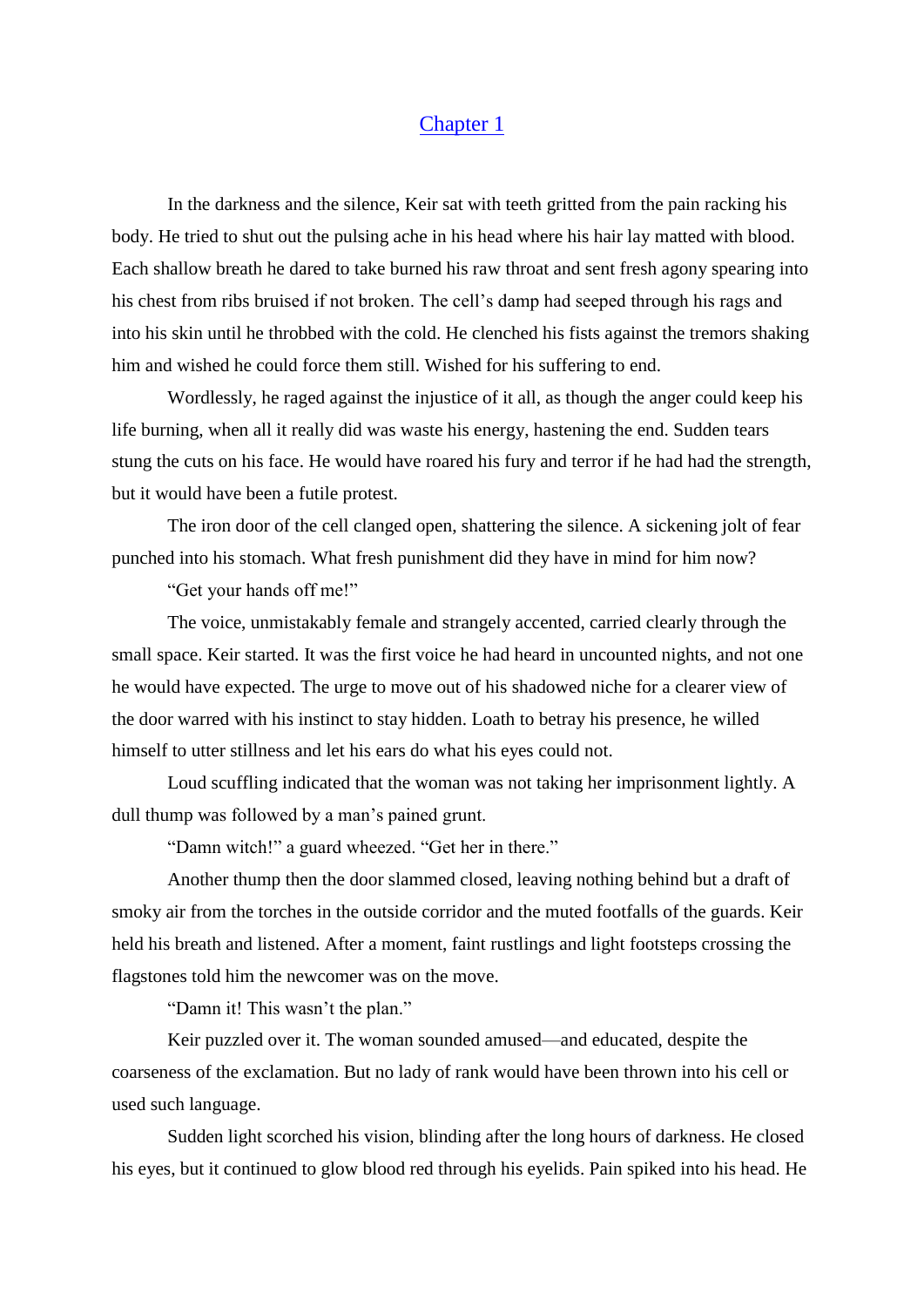raised an arm to shield himself from the glare, hoping he was still safe from sight in his niche. Had this woman been sent merely to add to his torment?

Once his eyes adjusted, he squinted into the light and saw a moving figure draped in heavy robes, styled—like his own—to be all-concealing, though they were not as threadbare or tattered. The dark, luxuriant material shrouded her in shades of green from head to toe without managing to disguise the slightness of her figure. Her hands explored the walls, and as she reached up, the hood fell back, revealing thick reddish hair unlike anything he had ever seen. It gleamed a fiery orange in the torchlight, like a halo of flame.

Curiosity overrode his pain-fogged senses, and he leaned forward. She turned toward him, her gaze skipping across his hiding place as she lifted her lamp higher—the strange light a wand of white fire clutched in one hand. She had a slim, elfin face with steel-gray eyes, a small nose wrinkled by a slight frown of irritation, and translucent skin dusted with freckles. Pretty in an unusual way, perhaps, but not beautiful. He doubted most men would give her a second look, though the color of her hair alone marked her as an oddity, and something to be noted. Was that the reason the Corizi had taken her prisoner? The rarity of her coloring could be reason enough in Adalucien. Otherwise, she seemed too frail a thing to justify sharing his punishment.

Then she moved toward him, and his old suspicions flooded back.

"Another step," he growled, "and I will kill you."

The girl stopped and squinted into the shadows. After a moment, she raised the light over her head. "That isn't very friendly." Her tone was calm and even, but the way she held herself told him she stood braced for any sudden movement, the lamp a weapon should she need one.

"I am not friendly. I am dangerous."

Even as he made the threat, he knew his chances of proving it were remote. In his fragile condition, she had a fair chance of fending him off, or possibly even killing him, and it seemed she knew it. Perhaps his voice had given away his pain and exhaustion. Perhaps she found his seated position less than intimidating, but in truth he could not bring himself to stand. Her posture relaxed a fraction, and she took another step forward, her light invading his niche.

Wincing, he turned his cloth-covered face away.

"You don't look very dangerous." She held her torch like a sword as she drew closer. "You look sick"

He kept his arm raised as if to ward her off, though he shook with the effort of it.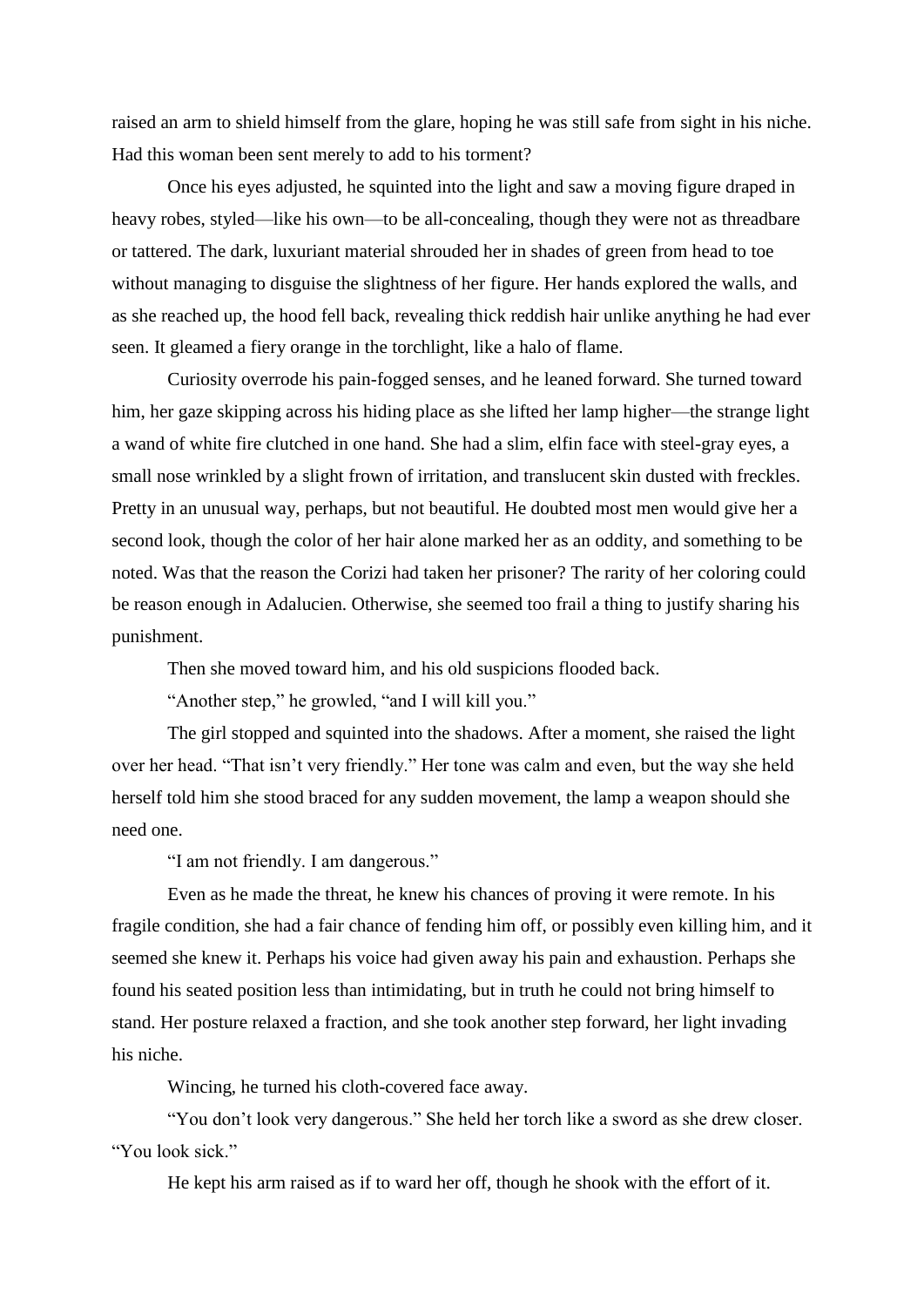"My name's Tarquin Secker," she offered. "But my friends call me Quin. Who are you?"

The words escaped him before he could call them back. "I am Keir."

As if she had somehow mistaken their exchange of names for permission, she crouched before him and held up her free hand, palm outward.

Keir shied back as she reached out to him. Fear and anger lent him a temporary burst of energy, and he shoved her backward. "Do not touch me!"

The blow was not as heavy as he could have normally managed, but Quin landed on her back with enough force to knock the breath from her with a pained grunt, though she kept her grip on the light-stick. She rose and approached him a second time, slowly and with evident caution, but Keir's strength had failed him at last, and he sagged against the nearby wall.

"Are you wounded?" She knelt down and reached for him again. He shrank from her touch, and she stopped just shy of his arm. "I don't want to hurt you, Keir. I might be able to help."

He said nothing, could not bring himself to unbend, and after a moment, she sat back on her haunches with a sigh. "All right, so you don't want my help. Why are you in here anyway?"

"What does that matter?"

Quin shrugged. "I'm curious, and there's not much else to do." She tilted her head. "Did you hurt someone? Kill someone, maybe?"

Despite how mildly she had phrased the question, the inference stung. "No. They caught me stealing food."

The tension left her face. "Just a thief, then."

The accusation, however true, stirred his resentment. "What choice is there when you are starving and have no money?"

"Fair enough, but you did just threaten to kill me, so I wondered..." Quin fiddled with the light-wand in her hand. When she spoke again, her tone seemed musing, as if she spoke more to herself. "And yet you didn't. So I'm guessing you either can't or wouldn't."

*Only a fool would make that assumption.* Keir held his tongue, tired of the discussion. What did it matter now?

"Look, I shouldn't be here. I just want to get out. Maybe that's an idea I can interest you in?"

For a long moment, Keir could think of nothing to say. Escape was inconceivable.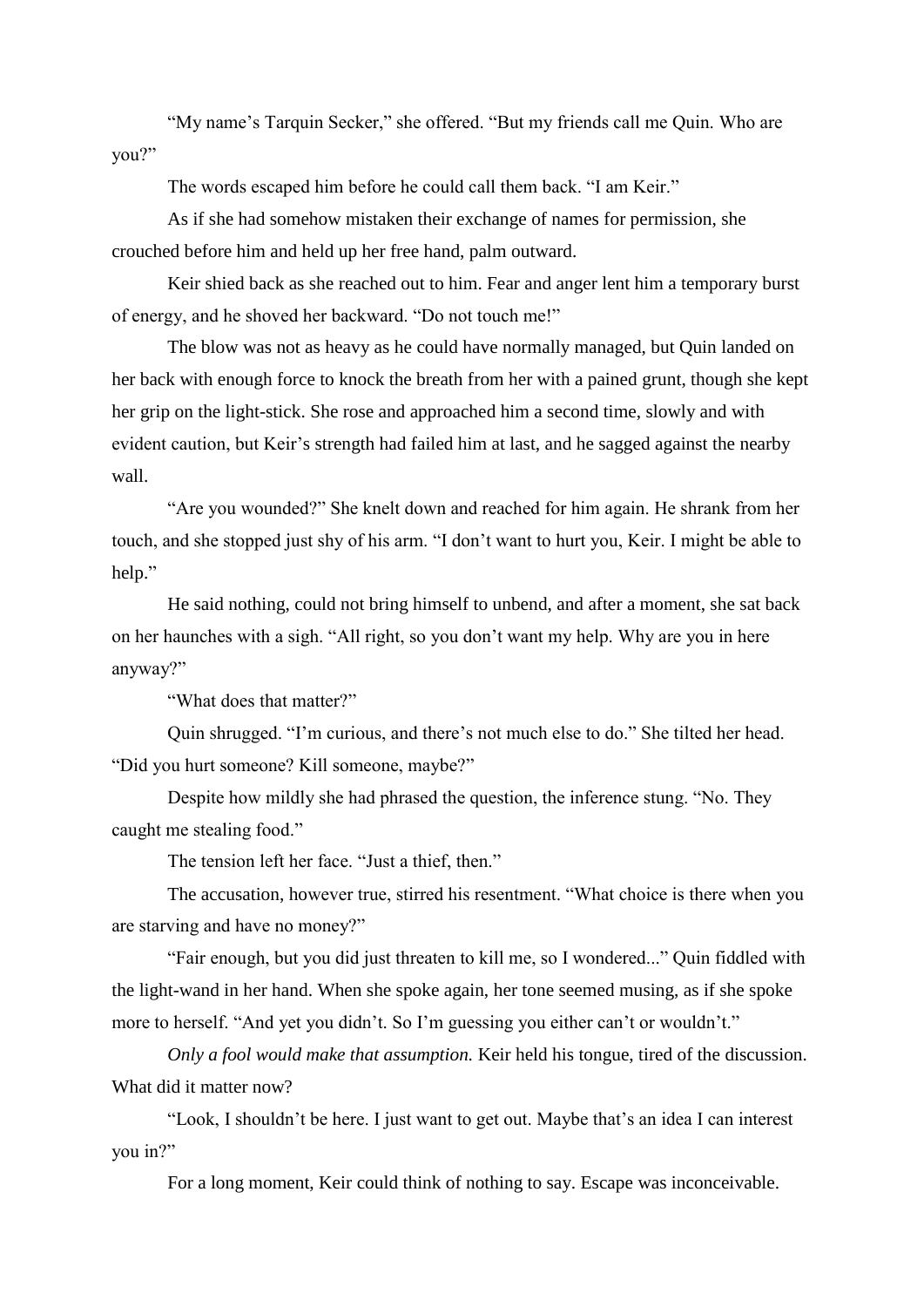Then he muttered, "There is no way out."

"I can always find a way." She gifted him with a grin so full of mischief that it sparked a flicker of life in him. How could someone be so certain of accomplishing the impossible? Was the woman mad?

She rose then moved farther down the passageway, which was lined on either side with archways similar to the one in which he hid. Again, a fragment of curiosity nudged him forward to watch as she assessed their surroundings. The chamber's original purpose was storage—though the door could be locked and barred, it had never been intended as a dungeon. A gutter ran down the center of the passage, trickling dirty water from elsewhere in the fortress through hidden pipes. At the far end, a drain ran beneath a heavy iron grid that sealed off a smaller archway. Behind the barrier, the gutter widened into a deeper channel for waste. Slow-moving, foul-smelling liquid filled the trench, with no indication of how deep it was or how far it extended. Quin's light-wand only cast shadows across it and revealed the unpleasant, oily green color.

She returned her torch to a thin cable around her neck. The wand threw broken light down the length of her dark green robes, casting random flickers of brightness across the dirtencrusted floor as she rolled one sleeve of her robe up to the shoulder. She wrinkled her nose and braced herself as she knelt to plunge her hand into the channel.

The murky liquid reached the edge of the fabric as she groped around in the mire, seeking something below the surface, before she withdrew her arm with a sound of deep distaste. Muttering imprecations under her breath, she rose and shook off as much of the sludge as she could then rubbed herself dry with one corner of her robes.

"Is this a sewer, do you know?"

"Can you not tell?"

"I'm not an expert," Quin said. "For all I know, the water here always reeks like things have died in it." She pushed her light-wand through a gap in the grid, reaching as far as she could. It showed little more than greenish-tinged brickwork and deeper shadows beyond. "Do you know where it leads?"

"No."

"Hmm, helpful."

A twitch of anger spurred him into responding despite his lethargy. "A river runs under the city from west to east, and then out to sea. I think all the sewers feed into it."

"Ah." Quin seemed to consider his words. "Well, trekking through the bowels of the city isn't really my idea of fun, but then, neither is being a guest of the Corizi, so…"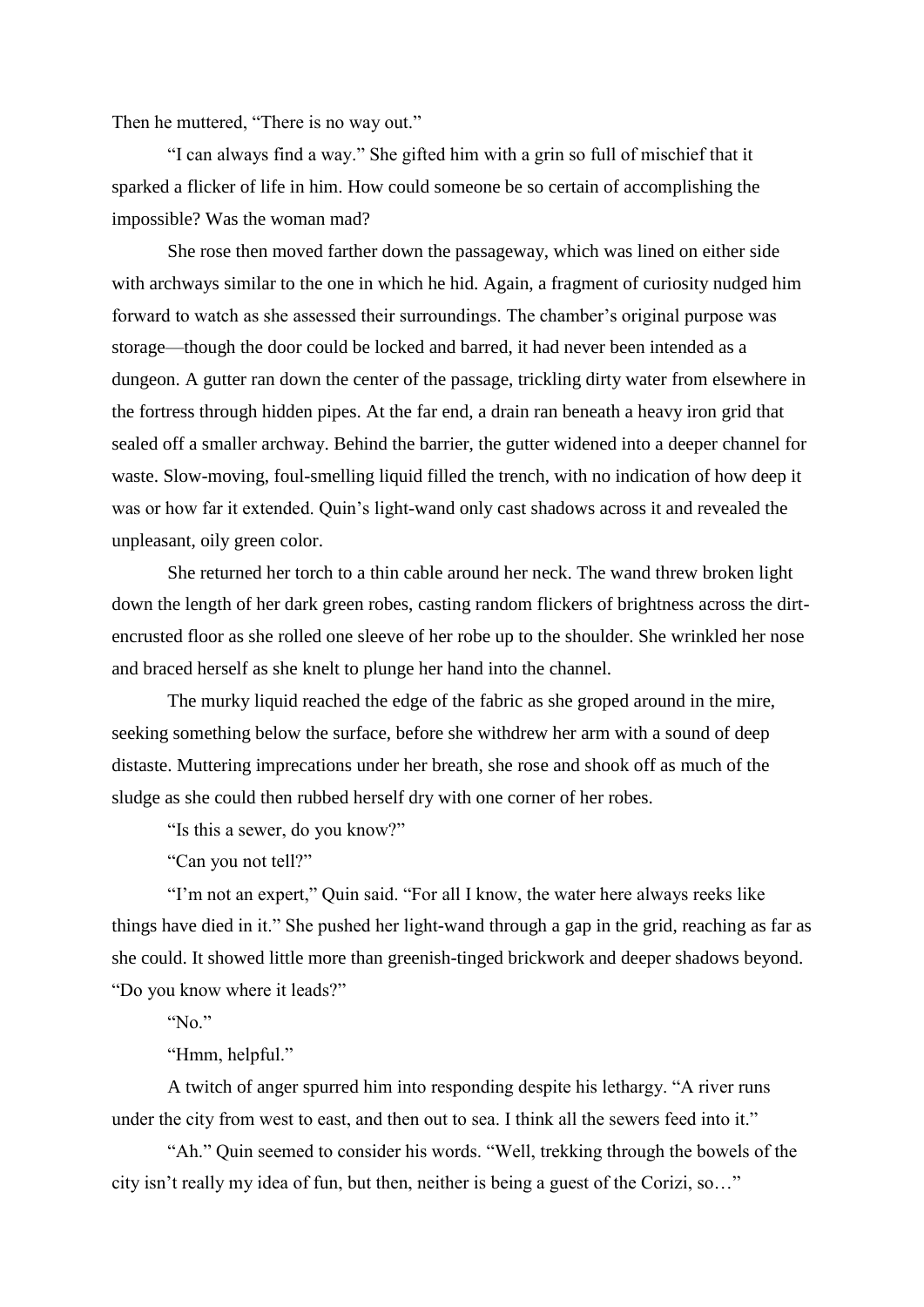She reached inside her belt and removed a small package, handling it as if it were made of something infinitely more fragile than glass.

"There's going to be a lot of noise and light in a minute," she called to Keir, "and there might be plenty of stone and metal flying around, so stay where you are."

With delicate fingers, she peeled the wrappings off her package, to reveal two flattened slivers of something like colored clay, then kneaded the sections together. After a few moments, she tore the mixed clays into several small pieces. After pressing them into the joints between the metalwork and masonry with nervous haste, she scuttled back into the niche opposite Keir. A long and empty silence followed.

"What are you waiting for?" he asked.

"A door."

Keir snorted, coughing when the effort hurt his throat. "I do not think your key works."

Quin frowned at him then tilted her head as if she expected to hear a different opinion elsewhere. Nothing but the odd drip of water and the faint raggedness of Keir's breathing filled the damp silence of the dungeon.

With sudden decisiveness, Quin stepped out of the protection of the archway and returned to the grid. A sizzling noise greeted her, followed by a rapid shower of brilliant purple and red sparks that struck her full in the face. As she cried out and backed away with her hands clutched to her eyes, Keir struggled to his feet, heart thumping as the hissing became a roar. Instinct sent him leaping at Quin, bearing them both into the opposite archway as a huge explosion shattered the grid and surrounding stonework. A cascade of red-hot metal and stone shards tore at the walls and filled their niche with burning dust and debris, spattering them both. Ominous creaks and groans followed the blast, with fine grit and chunks of mortar tumbling from the ceiling as great cracks raced across the chamber.

Stunned and winded, Keir could do no more than roll aside with a groan as Quin scrambled out from under him. Agony raged through his body, more immediate and overwhelming than the sensation of the foundations ripping beneath him, more terrifying than the crash of falling stone. He had no will to move. He lay and waited for the fatal crush to come.

Instead, Quin tugged at him, urging him to his feet with insistent hands he had no strength to refuse. He submitted to her aid without protest as she wedged herself under one arm to support him. Sudden warmth, like a draft of strong spirits, flushed through him and stole his breath as she held him. It gave him strength, set him moving even as he wished to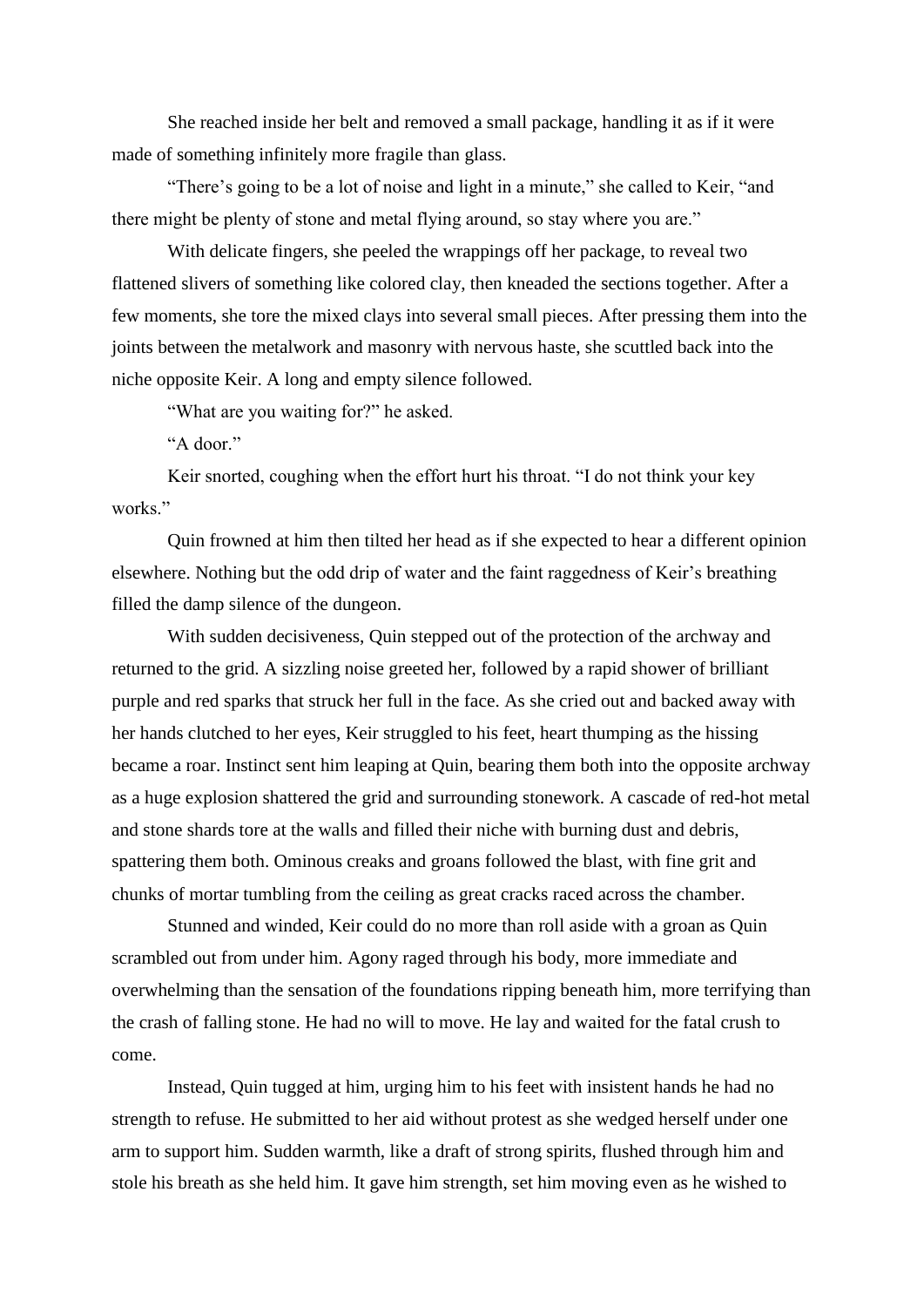simply fall and die. Stumbling and swaying, they made their escape through the plummeting debris and destroyed archway into the waterlogged darkness beyond, as the chamber collapsed behind them.

\* \* \* \*

Quin fought to keep Keir upright as a swelling tide of filthy water chased them deeper into the cavernous passageway. He hung on her, a dead weight dragging her down. Her wet robes clung to her ankles while the surging water tugged at her legs, threatening to trip her. Behind them, walls and ceilings were still collapsing, forcing the water higher and faster until the archway fell in on itself, sending a towering wave of putrid water sweeping over them. Quin struggled as their world became one of choking water and blackness. Hands knotted in Keir's clothing, she fought to stop him being swept away until her head broke the surface and she hauled him up with her. Swimming was out of the question. Swamped by the dark water, without light or knowledge for guidance, she spent her strength merely keeping them both afloat in the mire.

As swiftly as it had begun, the tidal wave subsided into sludgy waves. Soon, Quin could touch the bottom again, and she stood, legs shaking. She collapsed against the side wall, finding a ledge to rest on as she pulled Keir out of the water. He lay against her, limp as a thing dead, but she felt the shallow heaving of his chest before he fell forward, retching.

Quin forced down her urge to gag in sympathy. The stench was overwhelming, and her skin itched at the thought of what might be covering it. It was enough to make anyone want to throw up, though Keir should've been more used to the stink and filth of this civilization than she. After a few moments, he stopped, spitting the foul taste from his mouth. With a shake of his head, he tried to rise. Quin made to grab his robes and help him, but he swatted her hand away and levered himself up next to her. For a while, neither said a word as they sat gasping in the fetid atmosphere.

*Funny, just a few minutes ago he was threatening to kill me…* 

Quin stared at her companion. However ironic, it seemed her first instinct about Keir had proven correct. Whatever else he might be, he had just saved her life.

*One heroic act doesn't make someone a hero.* She couldn't remember who had told her that, though she could remember her response. *Yeah, but one good deed deserves another.*

"Thanks," Quin managed at last, her breath rasping in her throat.

Keir said nothing, but his cloth-covered head turned toward her as if acknowledging her gratitude. In silent agreement, they rose and followed the sluggish water as it flowed along the sewer.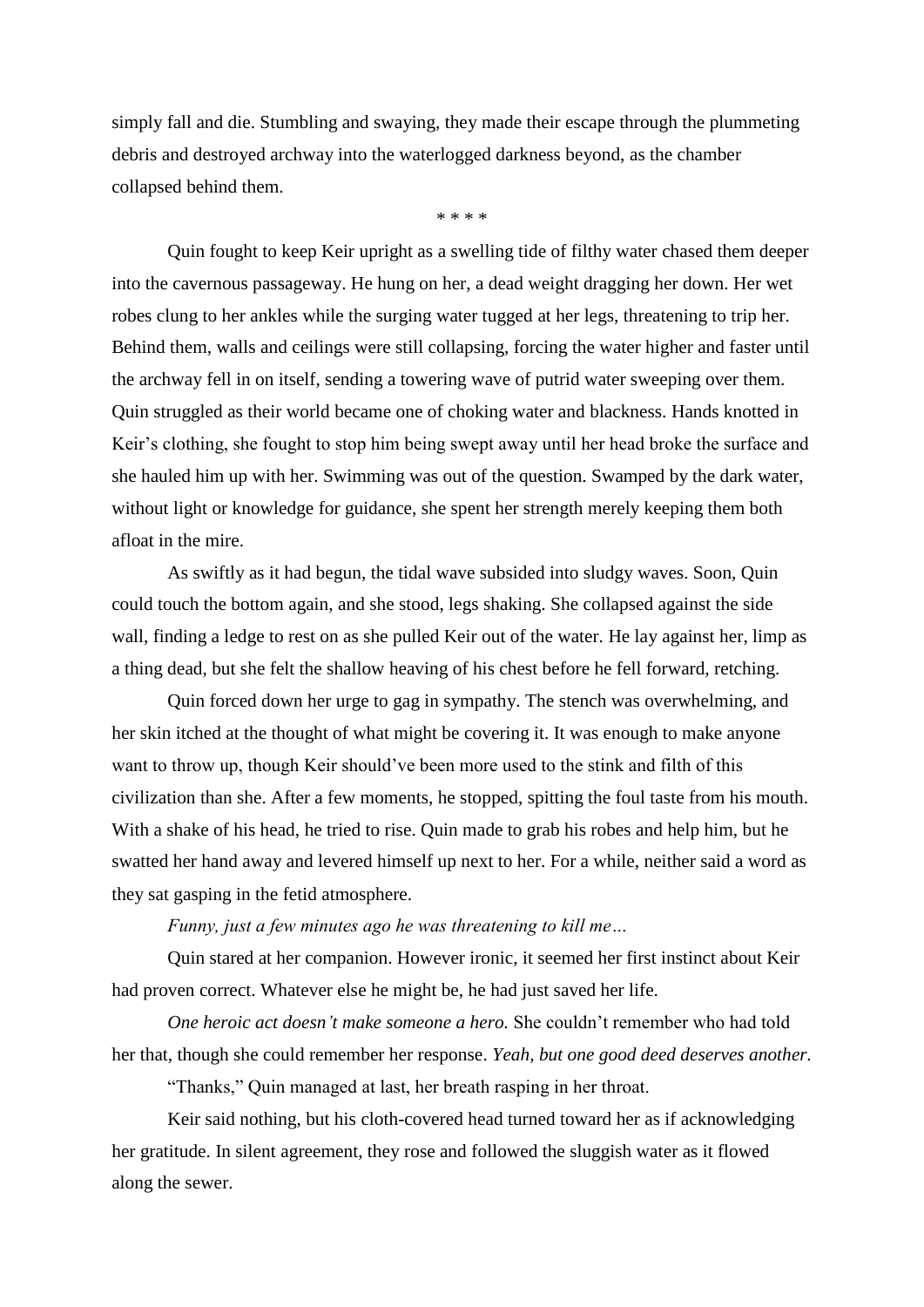\* \* \* \*

Time lost all meaning as they trudged through the water, chilled and exhausted. Quin's head throbbed with pain as she stumbled onward, too numb with cold to care where the tunnel might lead other than out of the cell. Keir seemed oblivious, laboring through the sludge without a word, as if powered by clockwork.

*Ugh.* The stench had left the inside of her nose and mouth burning. *Give me some clean water, a puddle even…*

A pale light ahead etched out the contours of the sewer and reflected off the oily water. Quin hurried forward.

### *Please be a way out.*

A sharp turn in the passageway revealed the sewer's outlet as its contents cascaded from the end of the slime-coated tunnel and splashed into the mire below. Hazy sunlight and a blast of cold wind greeted her as open sea and sky filled her view. The surface beneath her feet became treacherous where time and effluent had worn it away, leaving it dangerously slick, and the water pushed at her relentlessly. Once she'd reassured herself it was only a short drop down, she took a gamble and jumped, jarring her legs on landing. Keir seemed hesitant to follow and lost his grip as he tried to lower himself.

#### *Water!*

Despite the cold and the strong sea winds blowing inland, Quin stripped down to her underwear. The reek made her want to gag. Hades knew what harm prolonged contact might cause, and since she was already wet, a little more made no difference. Choosing a stretch of sea well away from the waste outlet and the swamp it had created, she plunged in and washed herself down as thoroughly as possible, shuddering at the iciness of the water. The chill of it stole the remaining sensation from her extremities, rendering her numb and breathless, but she forced her head under the waves to soak the filth from her hair. Anything to be clean.

She surfaced in a cascade of droplets and a series of painful gasps as the cold burned deep into her chest. As she rose and turned back to the beach, Keir's motionless figure caught her eye. She stared at him as she twisted her hair into a rough knot to squeeze the water from it, mystified by his lack of movement. Were his injuries more serious than she'd imagined? Was he ill? Whatever the reason, perhaps he needed her help.

With the worst of the stench rinsed from her skin, she trudged back to her abandoned clothing and took her tunic from the pile. After a quick sluice in the sea, she wrung it out and tugged it over her head. It was scant improvement, but better than nothing.

*Oh, for a hot bath.* She almost groaned with longing.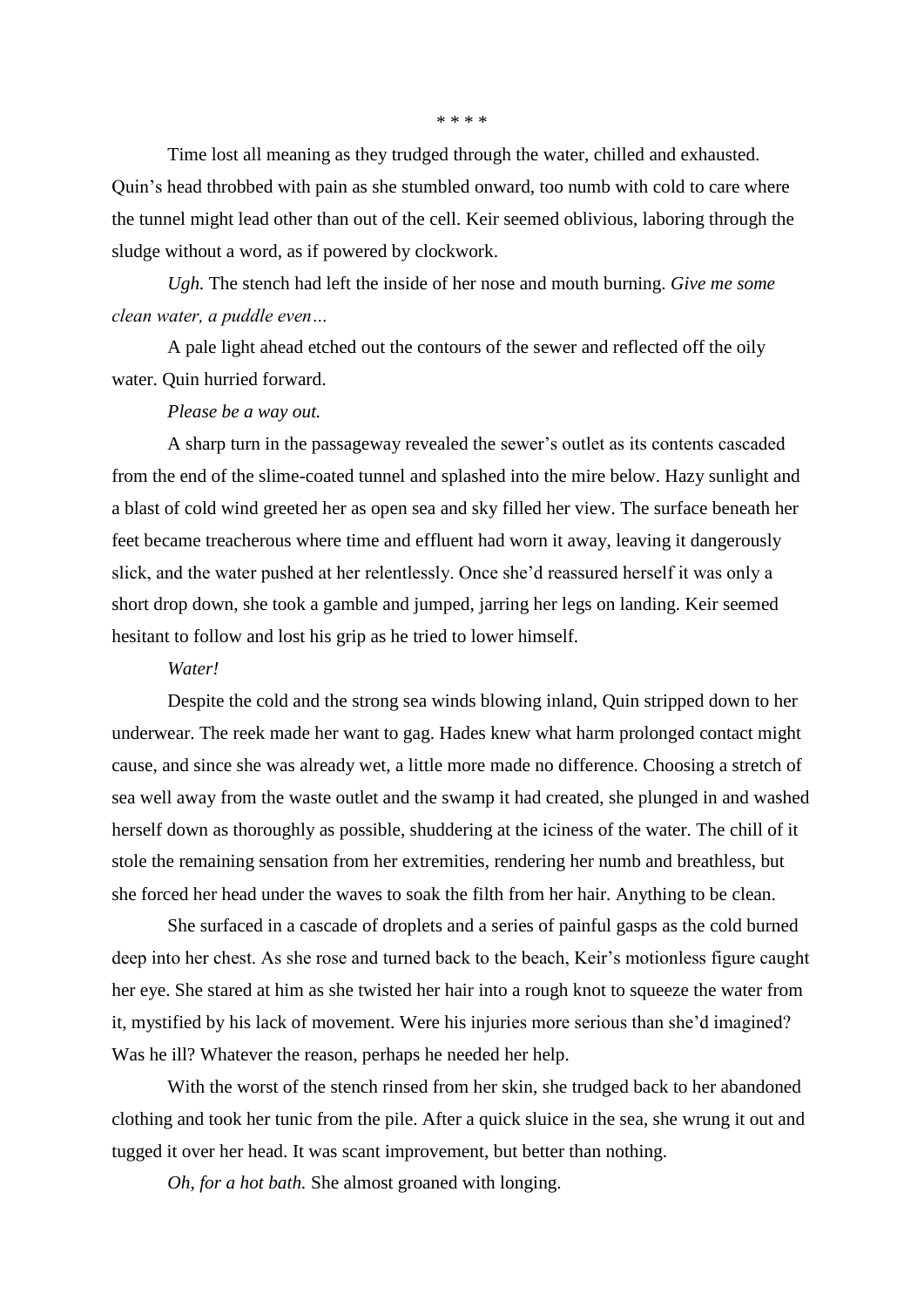She approached Keir, arms wrapped around herself as shivers racked her body. "We have to get you out of those wet clothes and cleaned off," she told him through chattering teeth. When he didn't respond, she stepped closer, intending to help, and he shoved her back.

"Do not touch me," he breathed, his voice fainter than ever.

Quin's fragile patience shattered, the rush of anger providing a faint flush of warmth. "Fine, do it yourself," she snapped, "but if you don't, the cold or the sewage may kill you, and I'll be leaving your corpse here!"

As soon as the words were out of her mouth, she regretted them. Keir stood trembling like a beaten animal, head and shoulders bowed. If she felt weak after their ordeal, how much more had he suffered?

Despite her guilt, her harsh words seemed to have had the right effect. Without further protest, he stripped off the outer layers of his robes—no more than scraps of fabric tied over each other to hide the gaps in other places—before staggering into the sea and allowing the waves to wash him clean.

Quin glanced at the pile of abandoned tatters then back at Keir with a mind full of questions. Even without the threadbare cloak, he remained covered from top to toe, not the smallest patch of skin visible, shrouding himself from the world. He even wore a flap of cloth across his mouth, muffling his voice. She had no idea what he looked like, or how old he was, but nothing could disguise his skeletal condition.

#### *Poor devil.*

She stooped to gather up her ruined robes and Keir's discarded clothing, rinsing them as best she could in the seawater before laying them out on the sand.

*Not much hope of them drying like that.* 

Quin sighed. The tunic, though still damp, at least covered her to the knees and kept off the worst of the chill. How Keir would fare without even the rags he'd shed to wash himself, she couldn't imagine. He'd crawled from the waves to kneel shivering in the shelter of the rock face that divided beach from land. Quin crouched some distance away, giving him the space his previous aggression demanded but fretting that his health would take a turn for the worse. She had no supplies with her, having hidden them in the city where she'd expected to be safe—a naïve assumption that had cost her dearly.

Bereft of even the most meager of useful things, she'd have to find her bearings before they made a move, especially if Keir were unfit to travel far. She had no intention of leaving him behind, despite his first threat to kill her. In the end, he had saved her life by pushing her out of the way when the prison ceiling collapsed, and she owed him that debt if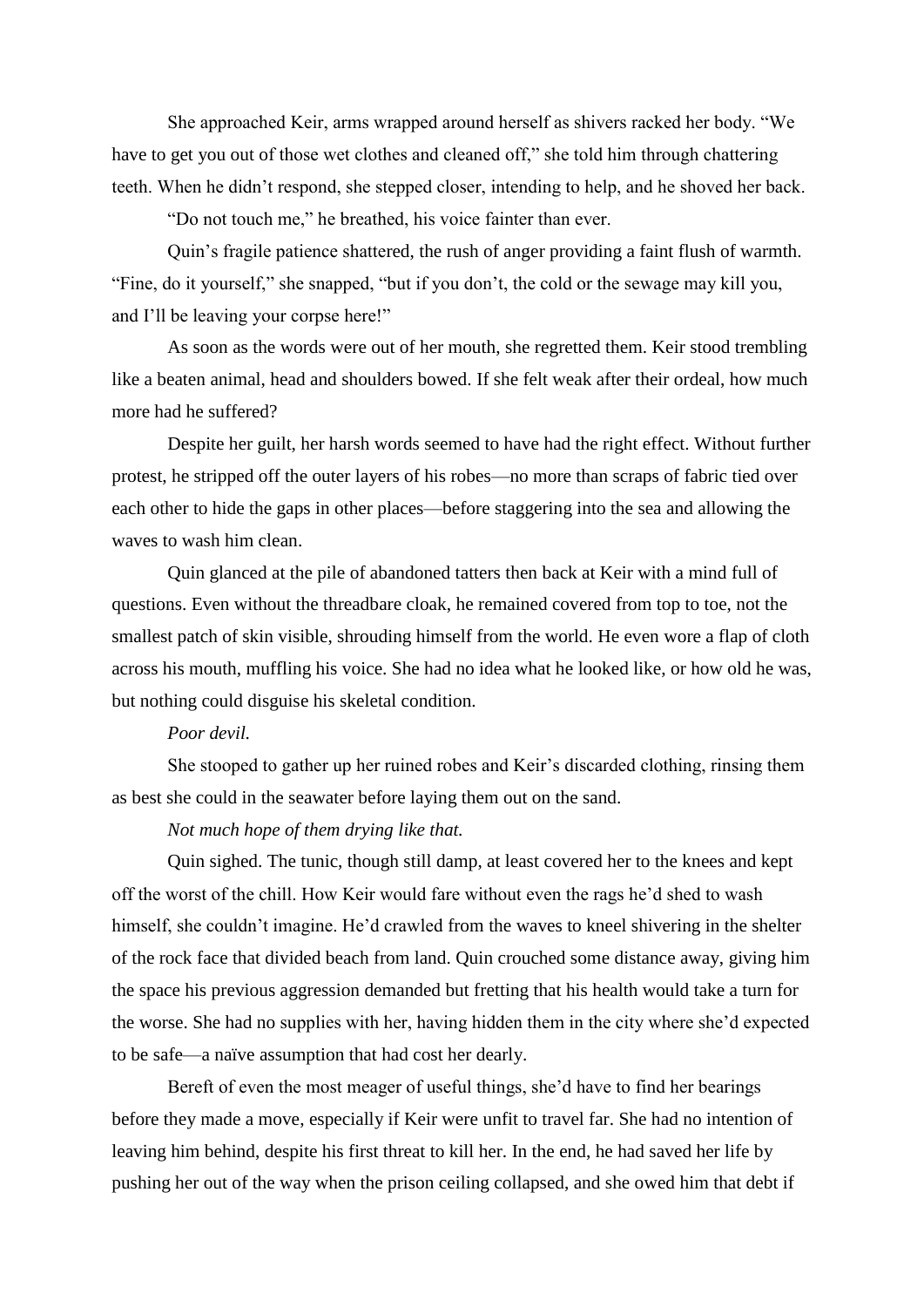nothing else.

Intent on salvaging what she could of their filthy clothing, she nonetheless sensed his gaze on her and glanced across. From somewhere within the shadow of his hood, unseen eyes were staring back, and it spiked her curiosity. Why had he chosen to conceal himself, to refuse help when he so desperately needed it?

With their outer garments laid out to dry, she rose. Her arms still clutched around her in an attempt to ward off the chilling winds, she made her slow way toward him. The movement of his head matched her progress across the beach, a sure sign of his suspicion. Far enough away not to be a threat, she knelt gingerly on the sand, grateful for the warming touch of sunlight on her back.

"Why are you still here?" he asked, his tone weary and bewildered, as if her companionship were beyond understanding.

"Why shouldn't I be?"

"You are free of the city, of the Corizi. Why not leave?"

She chose to ignore the question, getting to her feet instead. "Are you ready to go?"

Keir sagged forward, one hand touching the sand for balance as his head sank lower. "Go where?" he said, his voice so faint Quin had to lean in to catch the words before the breeze swept them away.

"Away from here." Quin shuffled closer, her concern deepening.

Keir sank lower toward the sand, as though no longer able to keep himself upright.

"Keir, what's wrong?"

"What do you want of me?" he demanded. "Can I not even die in peace?"

"I don't want you to die," she said, the words catching in her throat. *No*, *I've already seen too many die, too many wasted lives…*

Keir's head lifted, as if drawn by her wish. "There is not a soul in this world who would not wish me dead."

"Why? All you did was steal some food." Unease squirmed in her stomach. She could've been wrong, but somehow she doubted a murderer would've cared enough to save her life. "Or did you do something more to earn that kind of hatred?"

"Do? Nothing. I merely exist." Keir drew in a ragged breath that sounded almost like his last. "I am a curse to the city and a blight on the Corizi. The Blue Demon of Adalucien. Who would choose to save my life?"

*The Blue Demon!* Shock blazed hot through her veins. *Oh, Hades, I never thought it would be human!*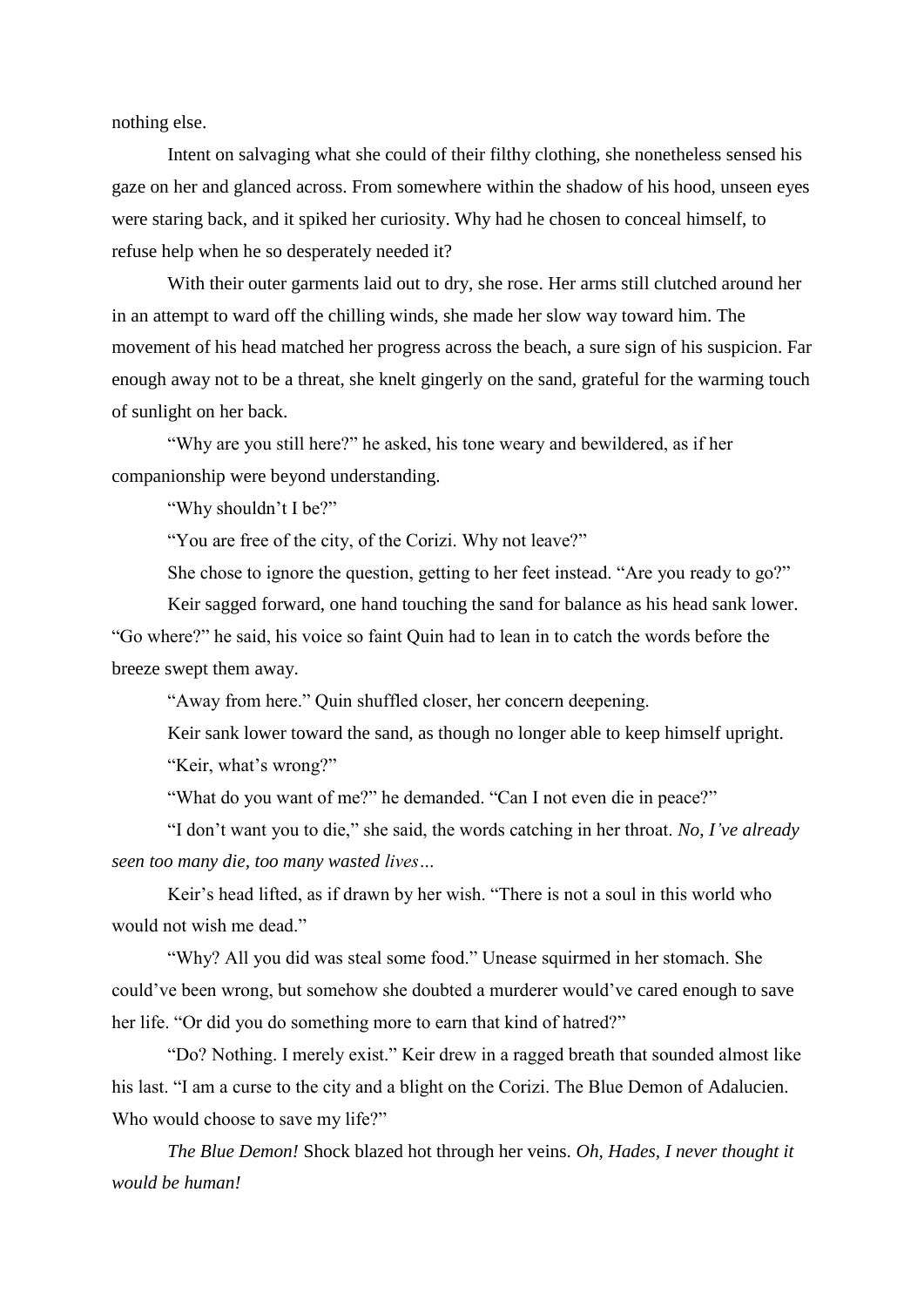"I might," she murmured, and then darted forward with her hands outstretched as Keir crumpled to the sand with a sigh. Pain lanced through her at the contact, and she gasped as his mind bled into hers.

*Outcast…hunted…beaten.*  She gathered him to her. "And I will."

\* \* \* \*

In a room atop the North Tower, the Matriarch sat in a high-backed, elaborately carved chair, keeping her back straight despite the bone-deep ache that had grown over the years to plague her. Her room gave her little distraction from the discomfort, being all too familiar. The walls of the apartment were iridescent white plaster and divided into sections, each panel decorated with pastel scenes of colorful landscapes and elegant figures—children at play and courtiers poised in formal dance. A large marble fireplace dominated one wall, unlit during daylight hours and surmounted by a wide family portrait framed in gold. Thick, burgundy drapes shrouded the huge four-poster bed and bordered the three arched windows that trickled sunlight into the room and revealed views across the city.

She sat motionless in her dark-blue robes, the complicated silver knot of Corizi on the front of her bodice embellished with silver beads and tiny white pearls. The high collar outlined a masculine jawline and an oval face that was wrinkled and haughty. Her long hands lay folded in her lap, and she took slow, deep breaths, listening to her city speak. Hearing something beyond the distant babble of voices, rumble of carts, and cries of street vendors. It could only mean trouble. As if to confirm her suspicion, the sound of irregular footsteps and a pounding at the door took her from her musing. Her eyes snapped open.

"Enter," she commanded.

A gray-haired soldier limped into the room and slammed the door. As he stood before her, sketching a perfunctory bow, she acknowledged him with the merest inclination of her head.

"Mother," he greeted her, his tone just shy of insolent.

"Well?" she snapped. "Is my palace about to fall?"

"They are making repairs as we speak."

"How long will this take?"

"Two days."

The Matriarch grunted, unimpressed. "And the cause?"

"An explosion in the lower levels, causing the sewer beneath the palace to collapse." "Yes, I heard the explosion," she retorted. "I should imagine the whole city heard it."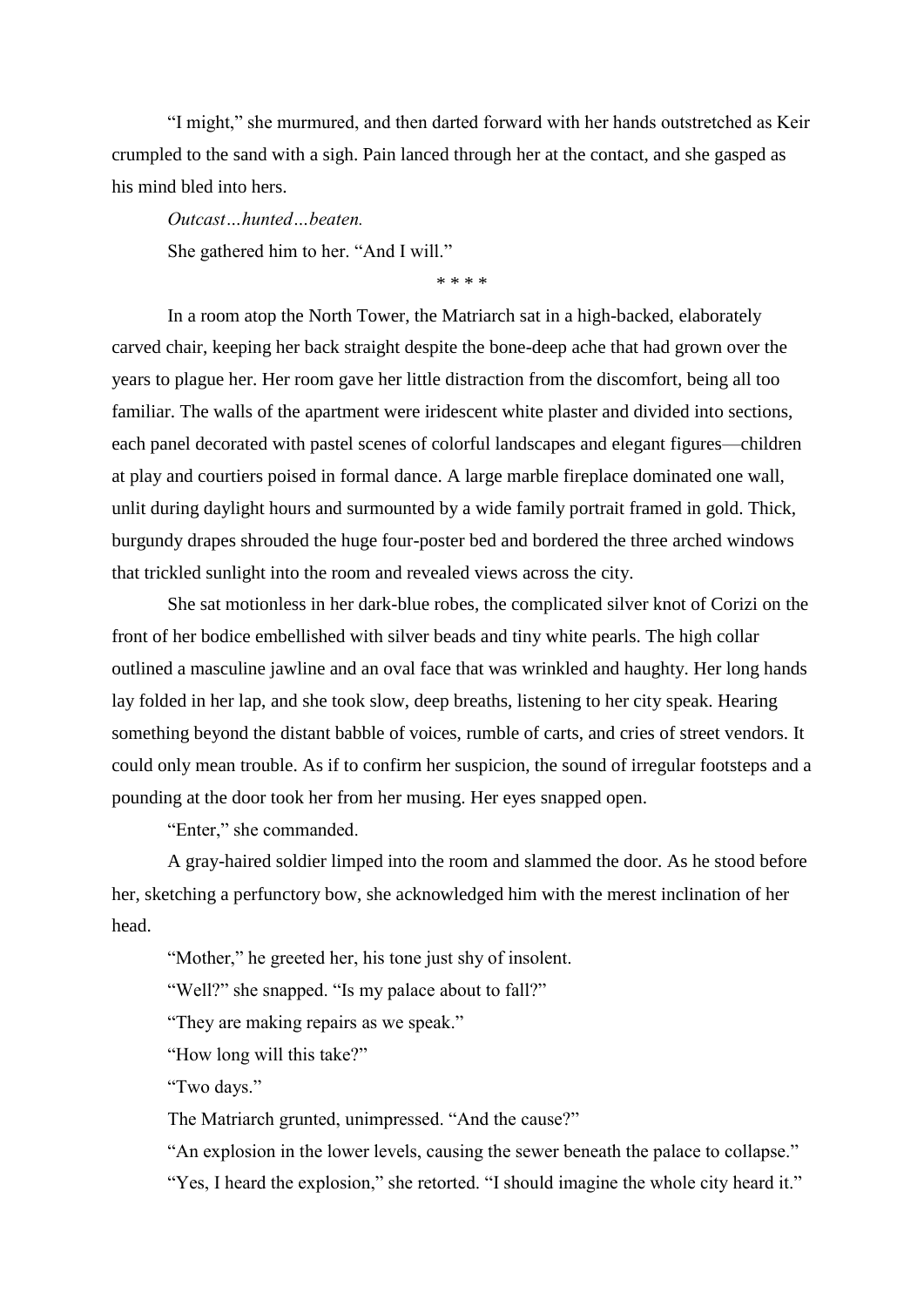She leaned forward, watching intently for any sign that might betray him and put the lie to his words. "No such weapons or devices are stored beneath the North Tower, Rialto. What had you hidden down there? The truth, my son."

For the first time, something other than anger flickered across his face. "Prisoners," he admitted, not meeting her gaze.

The Matriarch clasped the arms of her chair until her nails dug into the wood, resisting the urge to push up from her seat. He was far past the age where she could slap him for his foolishness. "Since when are prisoners kept below the tower?" she demanded. "Why were they not in the holding area?"

"I did not want these two to be seen."

Suspicion coiled into a hard knot in her chest. *Oh, please, do not have done this, my son…* "Why? Who were they?"

His silence allowed the distant commotion of the bustling city and the nearby rebuilding to divert her. The everyday sounds of civilization filled the empty air, marking the passing seconds in irregular beats. Rialto swallowed hard, his long face twisted as if in pain. "The Blue Demon."

The Matriarch made herself sit back, though anger left her shaking. "Why?"

"He has been allowed the freedom of our city too long!" the commander spat, his look slightly wild. "I would rid us of him, once and for all."

"But why? Have you not tormented him enough for the sin of his birth, without resorting to murder?"

He shook his head, waving aside her words with one hand as if they had no value. "The removal of such a creature is not murder. It is a cleansing."

"Rialto." The Matriarch forced herself to calm. "You cannot do this. The law does not permit execution without proven cause."

"His existence is cause enough."

"He has committed no crime!"

Rialto thrust his face to within inches of her own. She held herself steady and matched his gaze though her heart quivered. How far would his insanity goad him? "He has blighted my life, as well you know, Mother," he growled. "A curse on me and on Adalucien. I will have it ended!"

After a moment's pause, the Matriarch reached out to touch his cheek. "I believe there is a curse on you, my son," she said with a hint of sadness, gazing into a face she no longer recognized. "I think it has driven you mad."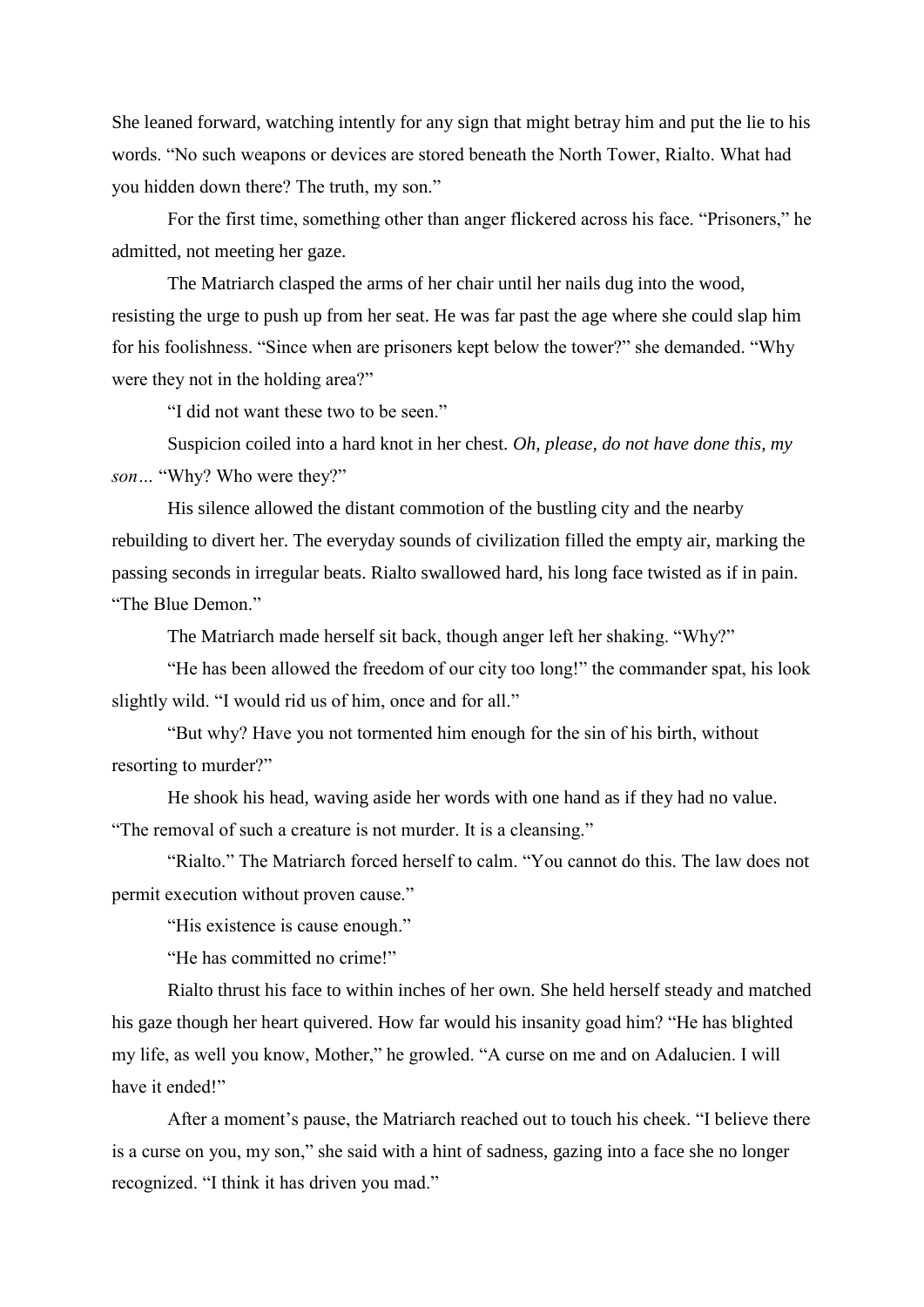He retreated from her, regaining a semblance of composure. "I will rid the city of its madness," he said coolly, assuming his soldier's stance once more. "I will be free of him."

The Matriarch shook her head. "There must be a fair trial. The law must be observed, Rialto<sup>"</sup>

"Then I shall bring him to you for trial, Mother. Him and his companion."

"Companion?"

"My men arrested a woman, one asking questions about the Demon. No doubt seeking some unholy alliance. Together, they caused the explosion."

"Then no doubt they lie buried beneath our feet, Rialto." The Matriarch sighed. A shame and a waste, but it would spare the poor souls further torment, at least. "You said the chamber was destroyed. Surely they have not survived?"

Sudden doubt etched his haggard face. "I shall have it searched." He saluted and turned, clearly distracted as he left.

The Matriarch watched him go, still clutching the chair arms as if the solidity of the wood could grant her a measure of reassurance.

"May the Gods have pity on them," she muttered. "And on you too, my son."

\* \* \* \*

When Keir came back to the world, he was warm and sheltered. Heat flowed from the cheering crimson flicker of a campfire. A deep-blue sky full of evening stars hung overhead, and the twin moons set beyond a row of trees. He lay on something soft and fresh with the scent of resin and greenery, draped in heavy robes that smelled faintly stagnant. For the first time in more years than he could remember, he seemed safe and cared for, though neither his pain nor weakness had lessened.

He eased himself up, taking time to observe his surroundings. An outcrop of rock lay behind him, three or four larger boulders making up a circle of stones. A patch of scrubby woodland masked the horizon, dark, wavering shadows sheltering them from the sea breezes that stirred their branches. The crackling of the fire sounded over the rush and fall of the sea somewhere nearby, while drifting smoke carried the aroma of something cooking. Quin had wrapped her dry robes around him and laid him on a pile of leafy branches. Not a single rag had been removed—even those he had stripped off had been neatly rebound around his arms and legs, cloaking his true self from sight. Had she uncovered his face? He touched his cheek, but the dressings were undisturbed. No doubt she had been too afraid to unmask him and see the horror beneath the fabric. Few would dare, no matter how curious.

Footsteps heralded Quin's return as she strode into the circle of firelight, starting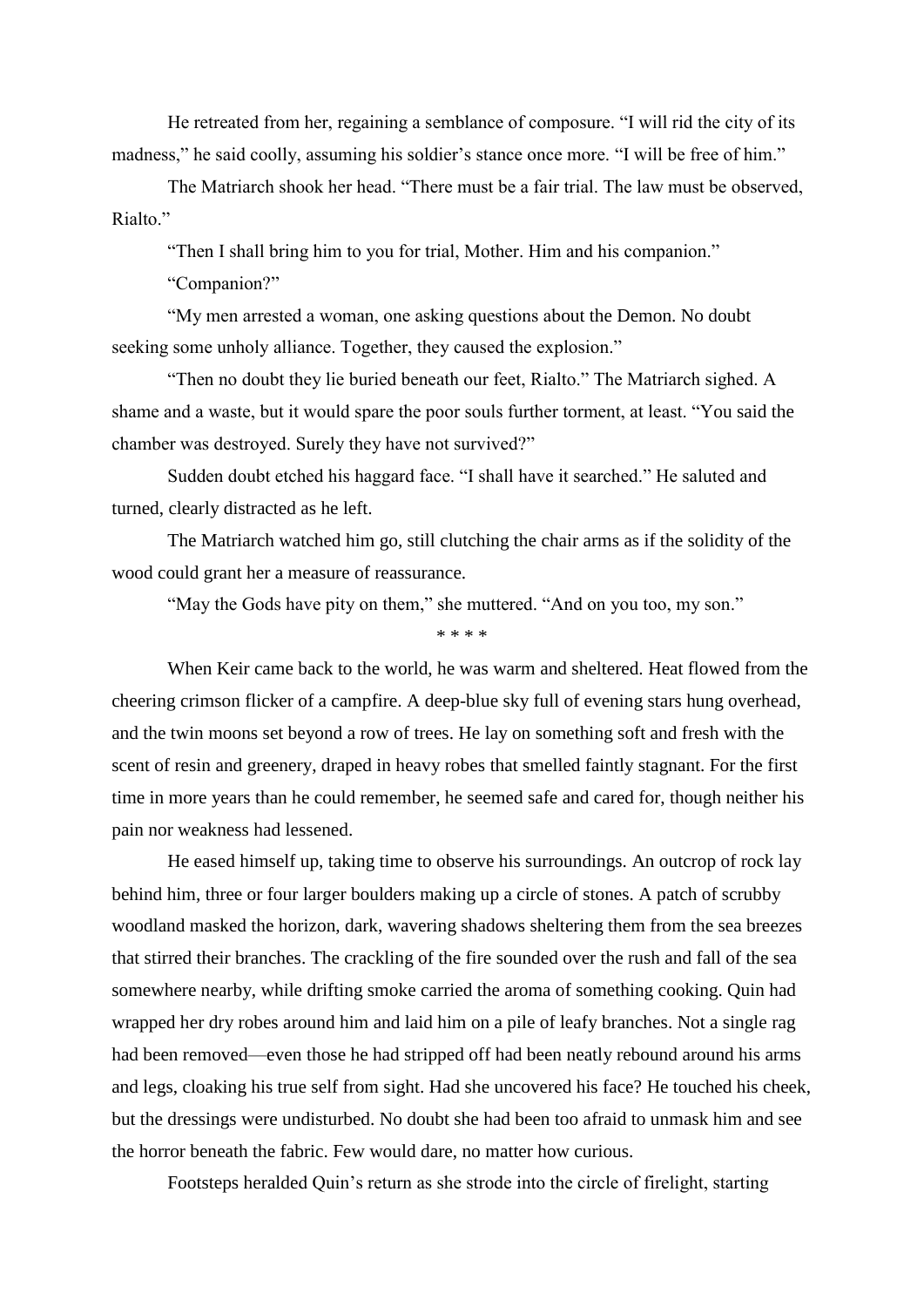when she noted Keir awake.

"How do you feel?" She crouched down, warming her hands on the fire with an air of urgency. With her robes sacrificed for his sake, her basic outfit seemed scant protection from the chilly evening.

"Grateful," he managed, and then coughed, his mouth dry.

She immediately stepped around the fire, proffering a small flask she must have summoned up by magic. Keir drank in deep gulps, the cool water soothing his throat. As he passed it back, Quin handed him a fist-sized fruit. Recognizing it, he moved the covering away from his mouth and ate. It was tart and somewhat under-ripe, but he relished each bite.

"I couldn't find much," she apologized, as he finished. "I didn't want to go too far with you unconscious. My supplies are back in the city, and it took me most of the day just to get you here. I wasn't sure if you were fit to move or even if it was the right thing to do, but I couldn't leave you on the beach."

"You could have." Keir lay back and stared into the flames, his strength spent. "No one else would have concerned themselves."

"Why?" Quin sounded genuinely bewildered. "Is there something wrong with you?"

He suppressed a laugh then regretted it as stabbing pains lanced across his ribs. "Do you not know what I am?" he demanded. "Are you not afraid?"

"Afraid of what? You saved my life."

"I would not have done so if I had stopped to think of what I was doing."

"Really?" Quin frowned, taking a long sip from the container as if she had no fear of contamination from sharing his drink. "Well, you did it all the same." She capped the flask. "Listen, if it's some kind of disease, I'm immune to most things. If not, I have some friends who can treat almost anything. They could help you."

"A cure?" This time, Keir did laugh, and could not make himself stop until tears wet the rags concealing his face and his chest burned. "Are they magicians? There is no cure for a curse!"

"What kind of curse?"

"The dark kind." Keir closed his eyes and covered his face with one hand, shutting the firelight out. Shutting *her* out.

He heard movement and knew Quin had come close. Before he could repeat his warning not to touch him, she had grabbed his arm and forced it aside so she could look him in the eye. The ferocity of her gaze froze him and silenced whatever protest he might have made.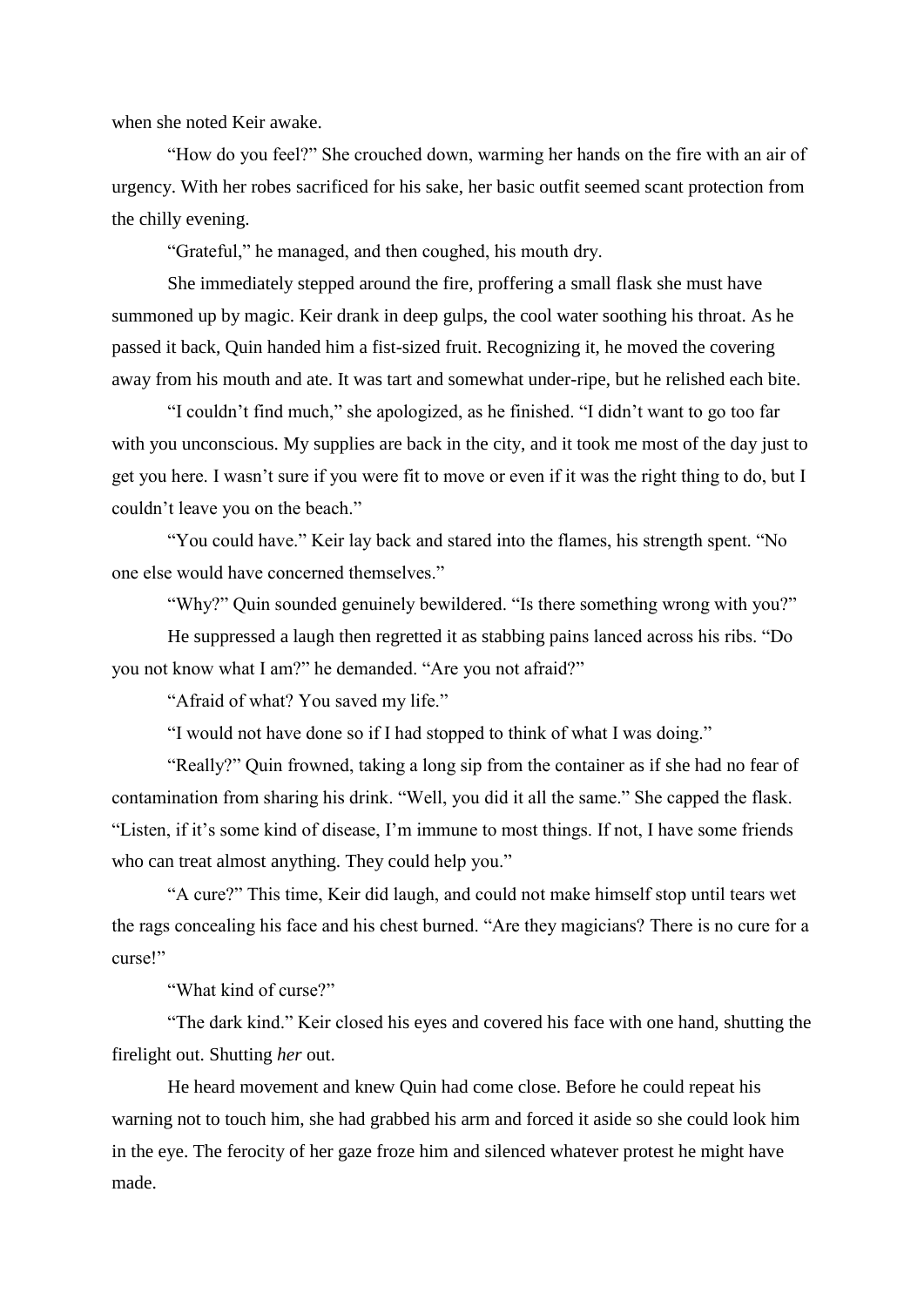"I don't believe in curses, and I'm not afraid of you. I don't judge anyone by how they look, only how they behave, and you saved my life today, whether you meant it or not." She spoke softly and urgently, her face close to his. "If your people judge you by what they believe you are instead of by what you do, I'm sorry for them, and for you." She paused as if considering something. "Come back with me and you'll have a very different life, I promise. If you don't, I think you're going to die, Keir, and that would be a waste."

Her words had an entrancing intensity and, for a moment, Keir saw a glimmer of what that other life might be like. Something seemed to pass between them as she held him, a sense of empathy, of kinship. Words drifted through his mind that he could not place as his own. *Outcast…alone…alone, like me.* Sorrow and bitterness bled into him.

Then he broke free from her grip and turned his face away. "You do not know what you are saying."

Quin sat by him a moment longer then went back to her spot beside the fire. She knelt close to the flames, reaching her hands toward their heat as she shivered. "Now you're judging me," she said, mild reproach in her tone. "You think I'm like everyone else on this planet. Couldn't you be wrong?"

Keir scorned giving her a reply, and they ate their inadequate meal in silence, with Quin's gaze never leaving him. Food gave Keir some strength, but he had little appetite for it even at her insistence. Despite all she had done for him, he could not quite bring himself to trust her. Why should she be different?

Eventually, she sighed and curled herself up between two rocks with her arms wrapped around herself. After a final lingering look he could not fathom, she closed her eyes.

Keir remained vigilant even as her face softened into sleep, staring at her through the orange veil of sinking flames and refusing to surrender to his exhaustion. What Fate had sent this odd woman to him, to save him despite his desire for death? She was no beauty, no goddess he recognized. Yet something strange had passed between them as she touched him, and now he felt bound to her. Was she an angel in human guise? Or some demon sent to torment him before delivering him to his final hell?

Unable to resist any longer, Keir's eyes slid shut as he drifted into an uneasy sleep.

\* \* \* \*

Rialto sat in his great carved chair, legs stretched out before him as he brooded over a cup of wine. His chamber was little more than an austere gray cell, one of many that made up the army barracks within the double walls of the palace. There was a plain, narrow bed against one wall, a table set with food, a long chest of his belongings, and his one luxury as